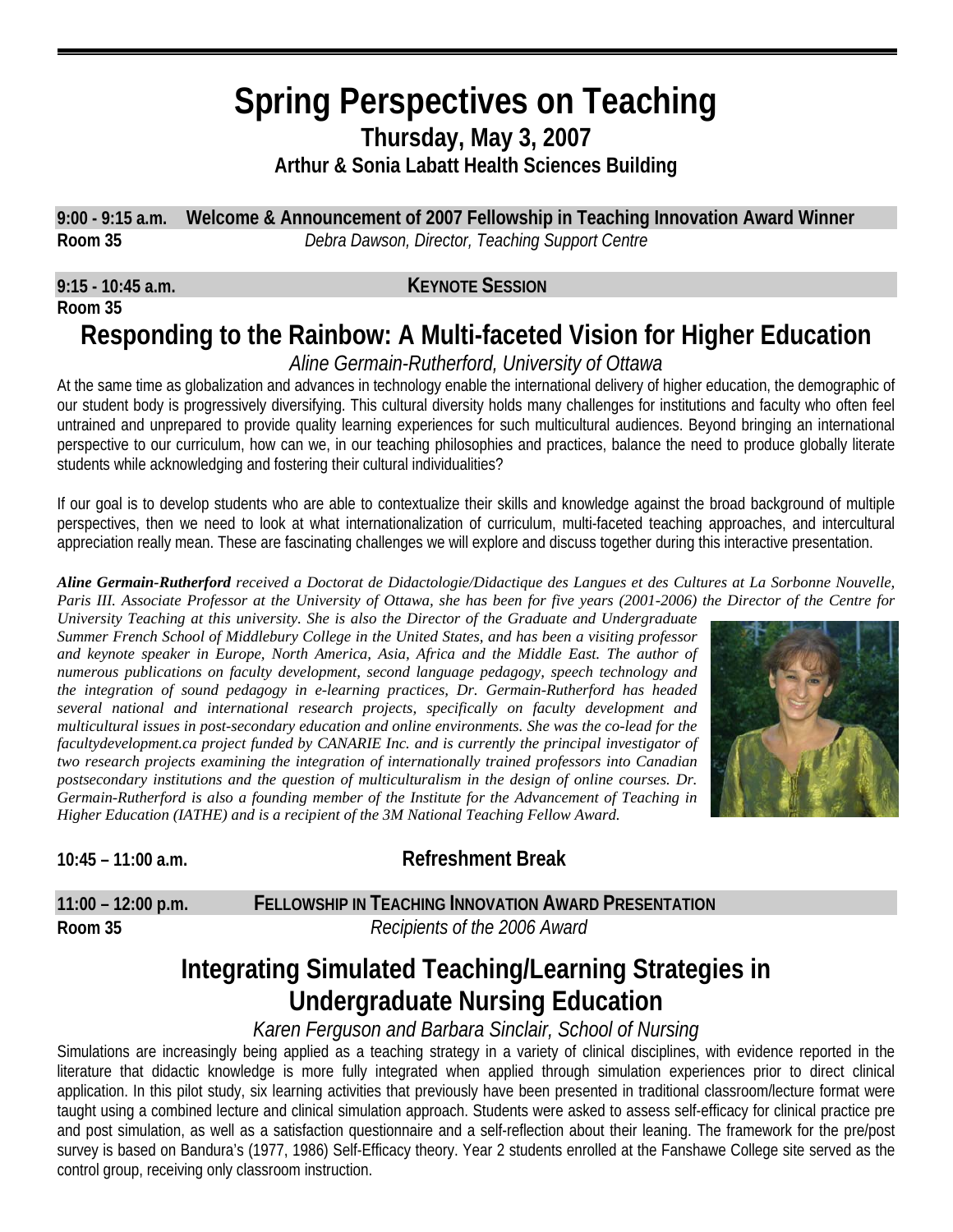# **Spring Perspectives on Teaching Thursday, May 3, 2007 Arthur & Sonia Labatt Health Sciences Building**

**1:30 – 2:30 p.m. CONCURRENT SESSION A — CHOOSE ONE SESSION**

**Session A-1 — Room 11** 

### **Conversations on Effective Graduate Supervision**

*Elizabeth Skarakis-Doyle, Teaching Support Centre and the School of Communication Sciences and Disorders*  What factors contribute to an effective supervisor-student relationship? How do both graduate students and faculty members view the supervisory experience? These issues were the topic of focus group discussions at Western as part of our Graduate Supervision Initiative. This session will present both faculty and student perspectives that have come from this work over the past year.

**Session A-2 — Room 35** 

### **Clickers 201: Good Things Get Better**

#### *Tom Haffie, Teaching Support Centre and the Department of Biology*

Now that we know how to get most students clicking most of the time, it is important to consider how to ramp up the benefits of this technology both inside, and outside, the classroom. This session will review educational theory supporting questioning strategies and will demonstrate uses of clicker questions to create and exploit teachable moments. The session will wrap up with preliminary data documenting the effect of ongoing click records on help-seeking behaviour and academic skill development among novice science students.

#### **2:30 – 2:45 p.m. Refreshment Break**

**2:45 – 4:00 p.m. CONCURRENT SESSION B — CHOOSE ONE SESSION**

**Session B-1 — Room 11** 

### **Conflicting Cultures: Promoting Academic Integrity at Western**

#### *Selinda Berg and Harriet Rykse, Western Libraries*

#### *Kim Holland, Teaching Support Centre*

This presentation will first explore the conflicting attitudes and practices between popular culture and academic culture. Technological innovations, from the basic cut-and-paste capabilities of word processing to the more recent Internet novelties such as YouTube have potentially compromised the more traditional lines and definitions of academic integrity, appropriate use, and acknowledgement. Following this exploration, there will be a demonstration of a new tool (Academic Integrity Tutorial) available to faculty as a means to educate students about academic integrity at Western.

#### **Session B-2 — Room 35**

### **Running Through the WebCT Jungle: Tips and Tricks**

*Jeff Longland, Information Technology Services*

This session will march deep into the WebCT jungle - learn how you can use WebCT as a central point-of-access for course content, assessments, grades management, library resources, and Turnitin.com. The session will include demonstrations of new active learning tools such as blogs, journals, peer review, and student contributions. Come and learn how to survive in the WebCT jungle!

Registration is free. Please register online at **www.uwo.ca/tsc**

*Refreshments will be available at the registration desk outside Room 35 at 8:45 a.m. and during the morning and afternoon breaks.*